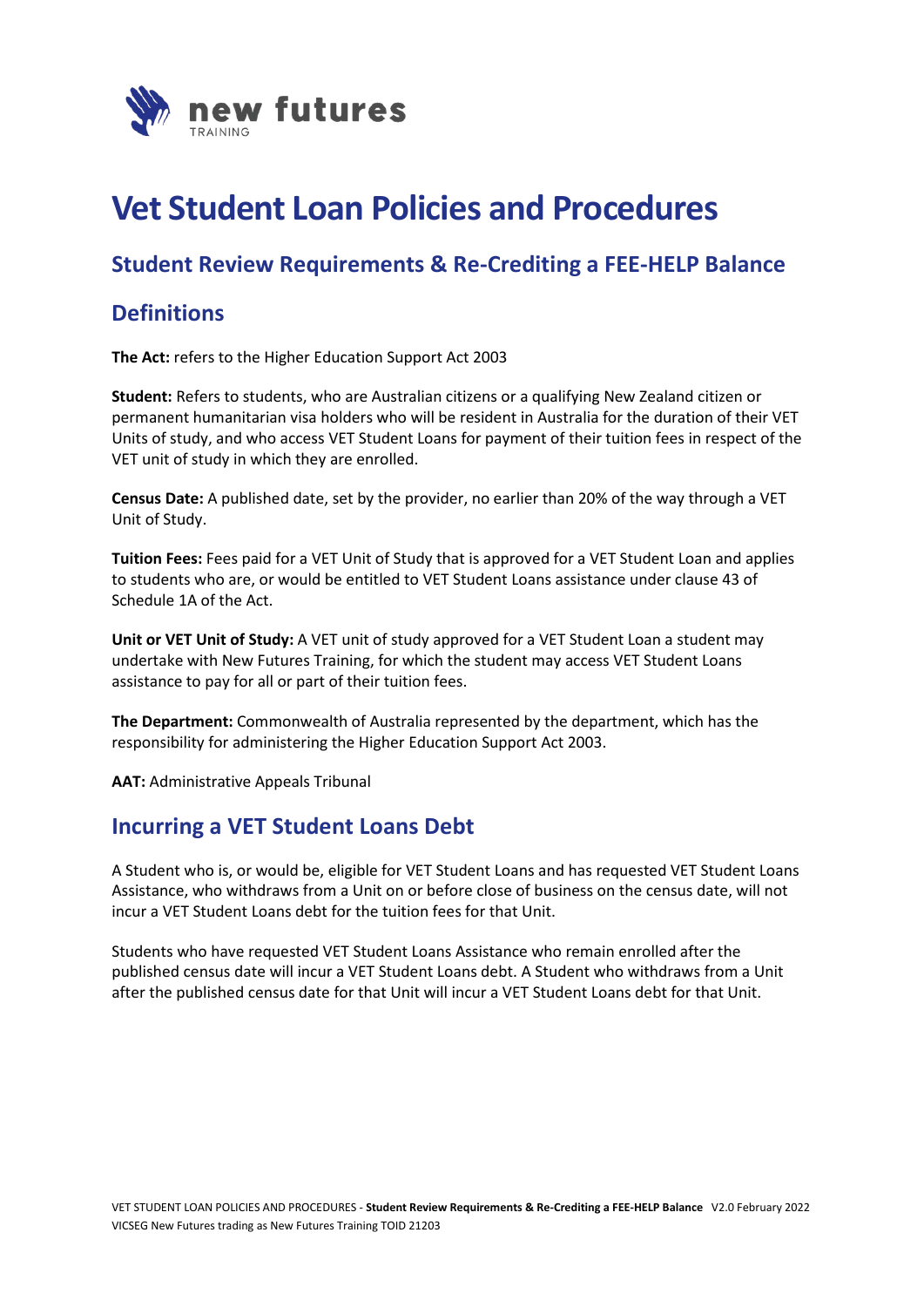# **Processes and procedures relating to re-crediting a FEE-HELP balance**

An approved course provider must have processes and procedures for explaining the re-crediting of students' FEE-HELP balances under Part 6 of the Act

The processes and procedures must explain:

- that a student's FEE-HELP balance can be re-credited under **Part 6 of the Act**
- that a student may apply to the provider for the student's FEE-HELP balance to be recredited under **section 68 of the Act** because of special circumstances
- that a student may apply to the Secretary for the student's FEE-HELP balance to be recredited under **section 71 of the Act** because:
	- $\circ$  the provider, or a person acting on the provider's behalf, engaged in unacceptable conduct in relation to the student's application for the VET student loan, or
	- $\circ$  the provider has failed to comply with the Act or an instrument under the Act and the failure has adversely affected the student

# **Special Circumstances**

Students who withdraw from a Unit after the published census date, or fail to complete a Unit, may apply to have their FEE-HELP balance re-credited with respect to the Unit if they believe **special circumstances** apply in accordance with the following procedures.

If a Student withdraws from a Unit after the published census date for that Unit, or has been unable to successfully complete a Unit and believes this was due to special circumstances, the student may apply to have their FEE-HELP balance re-credited for the affected unit/s.

The New Futures Training must ensure that it takes reasonable steps to ensure will re-credit the Student's FEE-HELP Balance if it is satisfied that Special Circumstances apply where:

- these circumstances are beyond their control, and
- these circumstances did not make their full impact on the student until on, or after the census date; and
- these circumstances were such that it was impracticable for the Student to complete the requirements for the Unit.

For circumstances to be beyond a Student's control, the situation should be that which a reasonable person would consider is not due to the Student's action or inaction, either direct or indirect, and for which the Student is not responsible. The situation must be unusual, uncommon or abnormal to be considered special circumstances.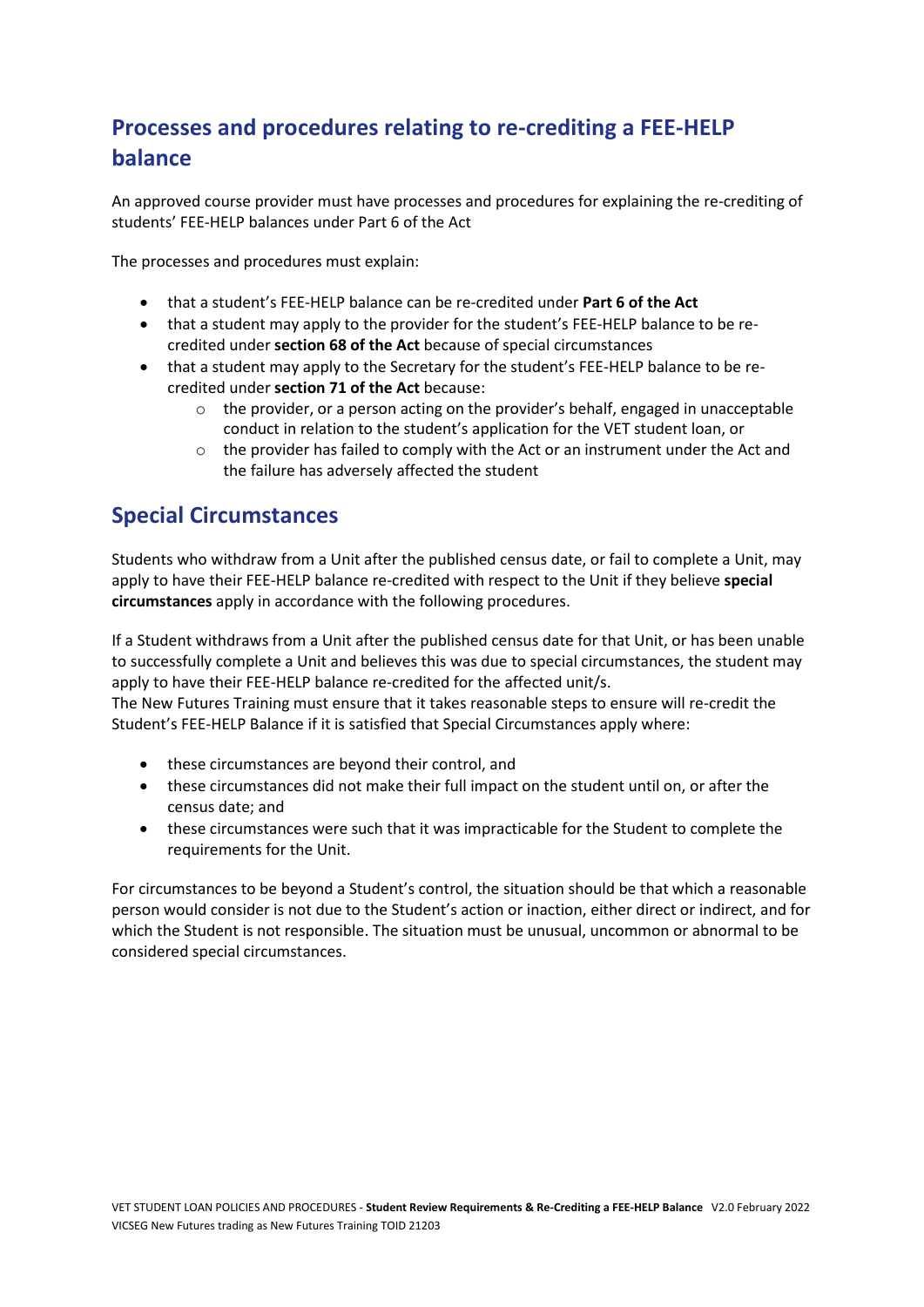Special circumstances do not include:

- lack of knowledge or understanding of requirements for VET Student Loans assistance; or
- a Student's incapacity to repay a VET Student Loans debt (repayments are income contingent and

New Futures Training, will re-credit a person's FEE-HELP balance with an amount equal to the amounts of VET Student Loans the person received for a VET unit of study if:

- the person has been enrolled in the VET unit of study with New Futures Training; and
- the person has not completed the requirements for the VET unit of study in the period the person undertook, or was to undertake the VET unit of study; and
- New Futures Training is satisfied that special circumstances apply to the person; and
- the person applies in writing to New Futures Training for re-crediting of the FEE-HELP balance; and either:
	- $\circ$  the application is made within 12 months of the person withdrawing from the VET unit of study or if the person has not withdrawn, within 12 months of the end of the period in which the VET unit of study was, or was to be, undertaken; or
	- o New Futures Training waives the requirement the application be made before the end of the 12 months, on the ground that it would not be, or was not, possible for the application to be made before the end of the 12 months.

**Please note**: Where a provider allows a person to defer completion of their studies regarding a unit of study in issue, the 12 month period applies from the end of the extended period for the unit in issue.

# **Evidence of Special Consideration**

Attach any independent evidence (original or certified copy of original) to support your claim (For example: a letter from a doctor, psychologist, psychiatrist, registered counsellor). Please note that in cases of mental health issues, further documentation is required from treating mental health professionals as defined in our policy.

### **Re-credit of a Student's FEE-HELP balance process**

Each application for re-credit of a student's FEE-HELP balance will be considered on its merits together with all supporting documentation substantiating the special circumstances claim by the New Futures Training.

A Student must apply in writing within 12 months of the withdrawal date, or if the Student has not withdrawn, within 12 months of the specified completion date of the Unit. New Futures Training has the discretion to waive this requirement if it is satisfied that it was not possible for the application to be made within the 12-month period. Relevant supporting documentation will be required to substantiate the claim.

The application for re-crediting a FEE-HELP balance must include details of the: • Unit(s) for which a student is seeking to have a FEE-HELP balance re-credited and

• Special circumstances as referred to above, including supporting documentation.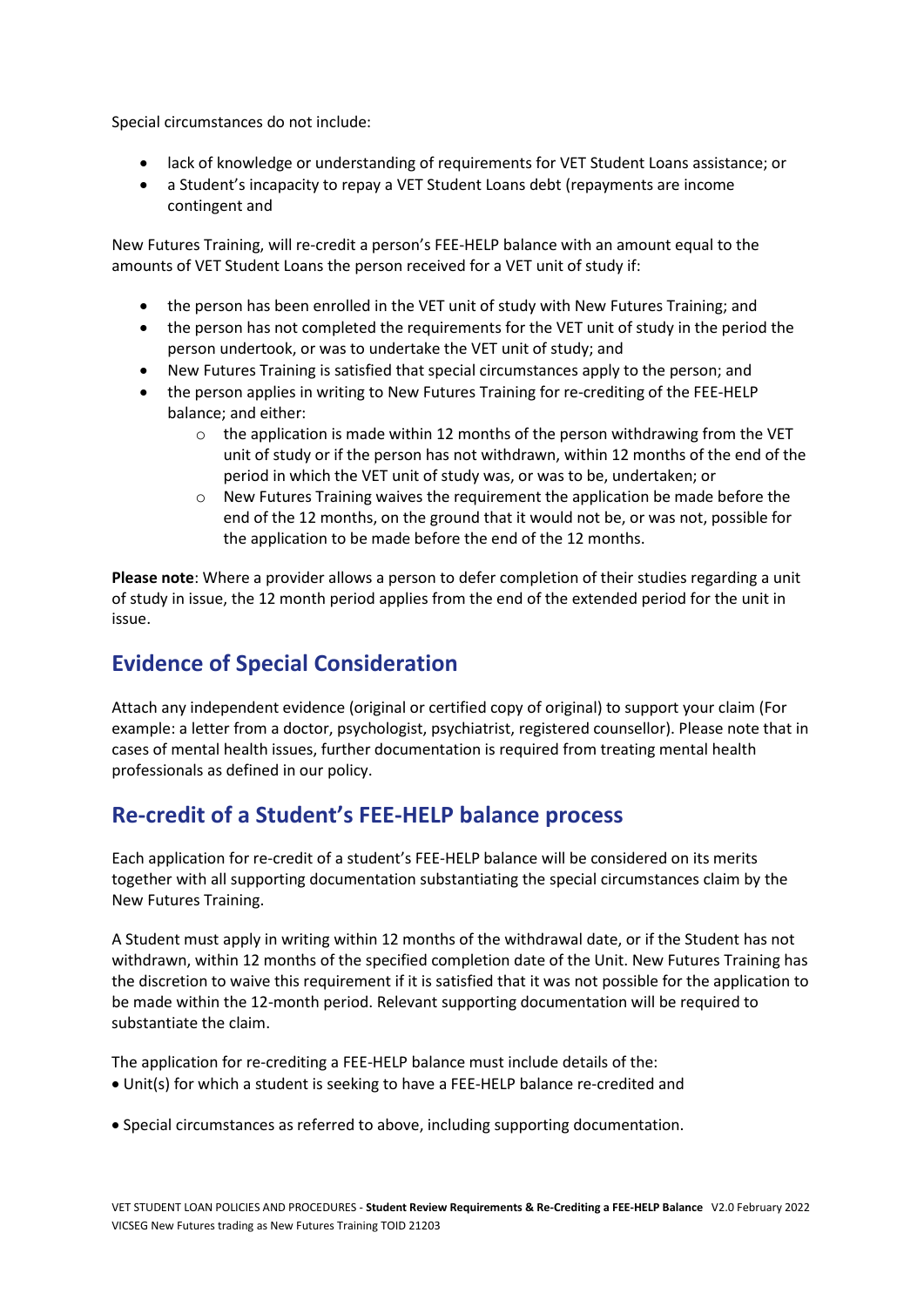New Futures Training will consider each application within 14 working days of receipt of the application. It will consider each request to re-credit a FEE-HELP balance in accordance with the requirements of Schedule 1A of the Act. Applicants will be notified in writing of the decision within 21 working days.

# **Review of Decision**

Where New Futures Training makes a decision NOT to re-credit a student's FEE-HELP balance, which decision may be subject to review.

If a Student is not satisfied with the decision made by New Futures Training, the student may apply, within **28 days** of the receipt of the original decision, for a review of the decision. The application for review must:

- be made within 28 days of receipt of the original decision
- include the date of the original decision
- state fully the reasons for applying for the review
- include any additional relevant evidence

Applications should be made in writing to the designated Review Officer of any decisions relating to a request for re-crediting of a FEE-HELP balance.

Note: The Review Officer is not involved in making the original decision to be reviewed. The Review Officer will:

- acknowledge receipt of the application for review of a decision in writing within **10 working days**; and
- inform the student that if the Review Officer has not advised them of a decision within **45 days** of receipt of the application for review, it is taken that the Review Officer has confirmed the original decision.

The Review Officer will then:

- review the information from the original decision and then assess any new evidence provided by the Student,
- provide written notice to the Student of the decision, setting out the reasons for the decision,
- inform the Student of their right to apply to the Administrative Appeals Tribunal if they disagree with the Review Decision, and timelines involved (see below).